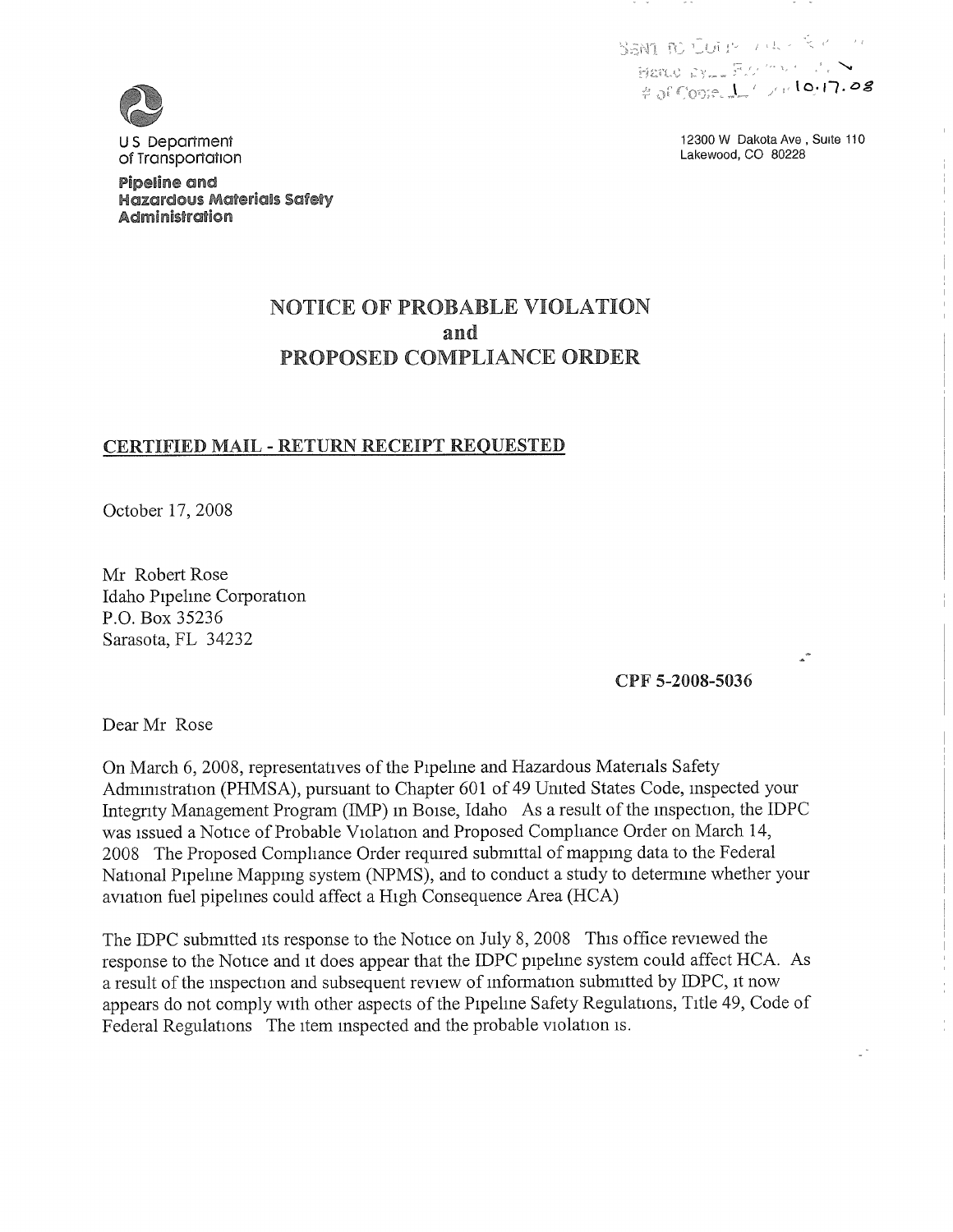1. §195.452 Pipeline integrity management in high consequence areas.

(f) What are the elements of an integrity management program? An integrity management program begins with the initial framework. An operator must continually change the program to reflect operating experience, conclusions drawn from results of the integrity assessments, and other maintenance and surveillance data, and evaluation of consequences of a failure on the high consequence area. An operator must include, at minimum, each of the following elements in its written integrity management program:

(1) A process for identifying which pipeline segments could affect a high consequence area;

(2) A baseline assessment plan meeting the requirements of paragraph (c) of this section;

(3) An analysis that integrates all available information about the integrity of the entire pipeline and the consequences of a failure (see paragraph  $(g)$  of this section);

(4) Criteria for remedial actions to address integrity issues raised by the assessment methods and information analysis (see paragraph (h) of this section);

(5) A continual process of assessment and evaluation to maintain a pipeline's integrity (see paragraph (j) of this section);

(6) Identification of preventive and mitigative measures to protect the high consequence area (see paragraph (i) of this section);

(7) Methods to measure the program's effectiveness (see paragraph (k) of this section);

(8) A process for review of integrity assessment results and information analysis by a person qualified to evaluate the results and information (see paragraph  $(h)(2)$ ) of this section).

The IDPC does not have a written Integrity Management Program (IMP) in accordance with Part §195 452

#### Proposed Compliance Order

Pursuant to 49 United States Code § 60118, the Pipeline and Hazardous Materials Safety Administration proposes to issue a Compliance Order to the Idaho Pipeline Corporation Please refer to the Proposed Compliance Order that is enclosed and made a part of this Notice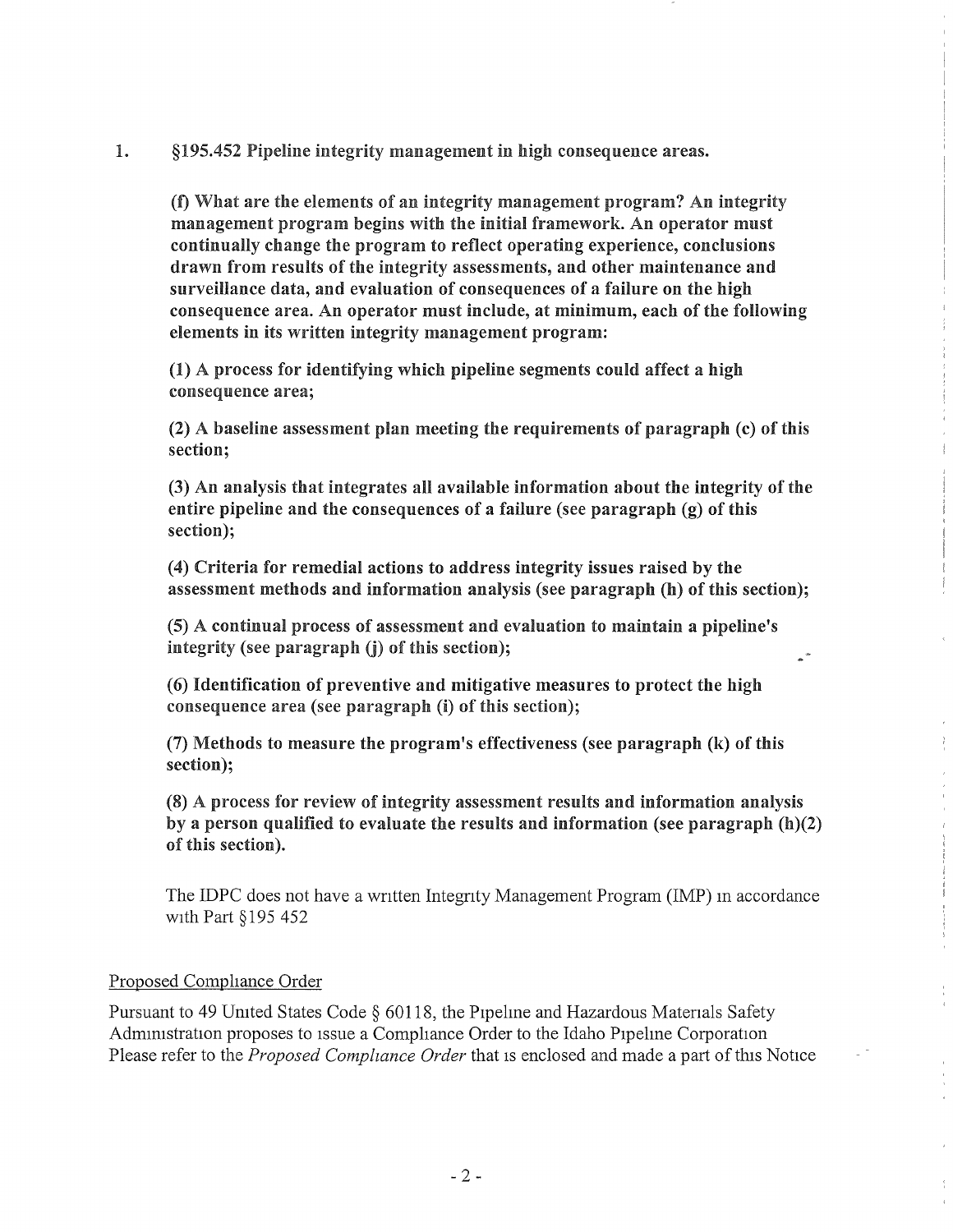#### Response to this Notice

Enclosed as part of this Notice is a document entitled Response Options for Pipeline Operators in Compliance Proceedings Please refer to this document and note the response options Be advised that all material you submit in response to this enforcement action is subject to being made publicly available If you believe that any portion of your responsive material qualifies for confidential treatment under  $5 \text{ U } S \text{ C } 552(b)$ , along with the complete original document you must provide a second copy of the document with the portions you beheve quahfy for confidential treatment redacted and an explanation of why you beheve the redacted information qualifies for confidential treatment under 5 U S C 552(b) If you do not respond within 30 days of receipt of this Notice, this constitutes a waiver of your right to contest the allegations in this Notice and authorizes the Associate Administrator for Pipeline Safety to find facts as alleged in this Notice without further notice to you and to issue a Final Order

In your correspondence on this matter, please refer to CPF 5-2008-5036 and for each document you submit, please provide a copy in electronic format whenever possible

Sincerely,

Chris-Hoidal Director, Western Region Pipeline and Hazardous Materials Safety Admmistration

Enclosures. Proposed Compliance Order Response Options for Pipeline Operators in Compliance Proceedings

cc: PHP-60 Comphance Registry PHP-500 H Nguyen (#121166)